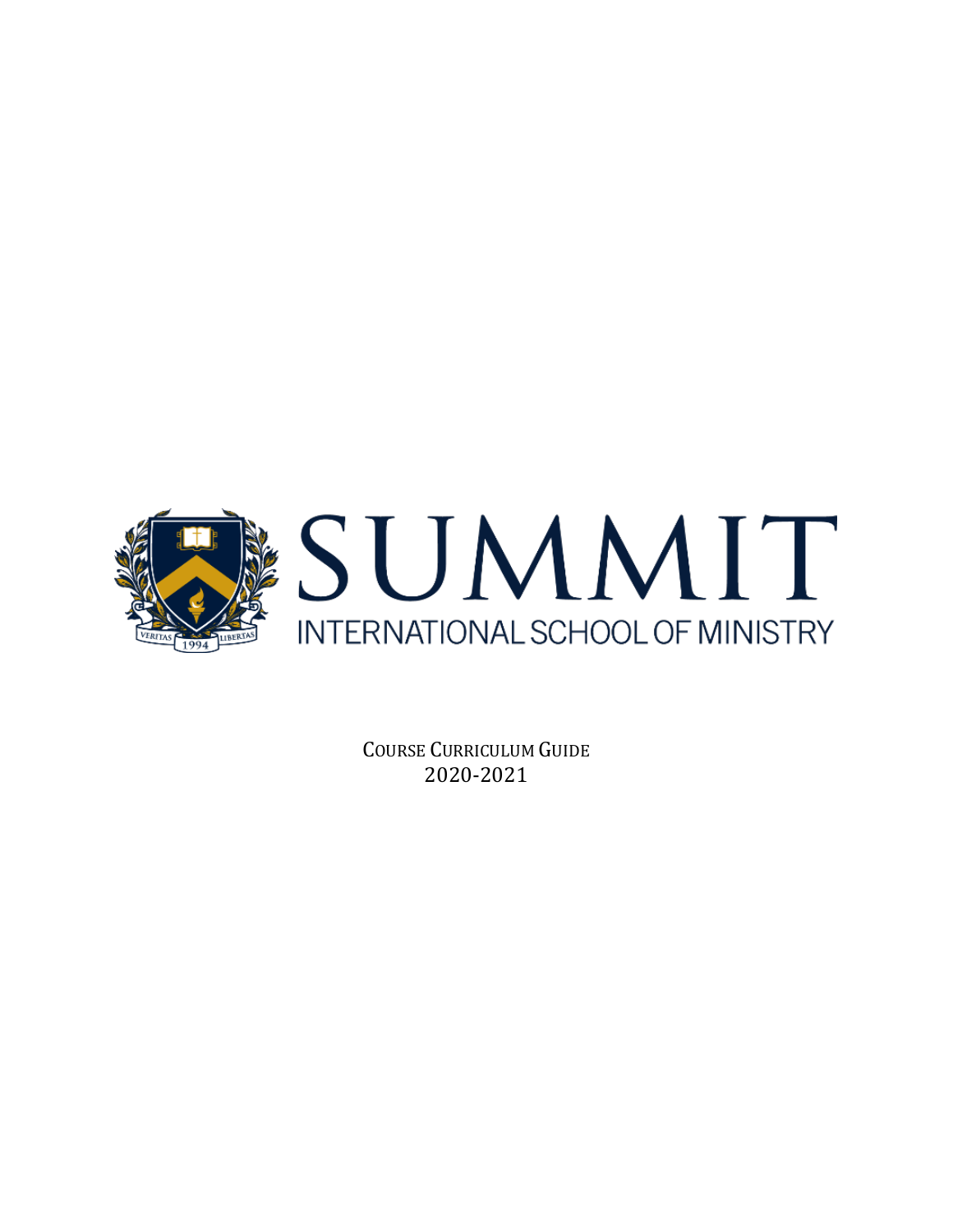

# CORE CURRICULUM PROGRAM

#### Main Objectives

With regard to curriculum development, our major objectives are to employ a course schedule that provides the most proficient and productive academic experience that may be afforded in the time allotted to our students and teachers. This includes a consistent and coherent schedule that progressively exposes the student to exegetical, theological and practical methodology consistent with biblical revelation and higher learning, as well as being conducive to church leadership and Christian discipleship.

### Curriculum Design

Our curriculum is also designed to be biblically consistent, theologically accurate, internally coherent and externally compatible.

Our curriculum is biblically consistent in that it is biblically informed and exegetically derived. Our courses are presented from the perspective of the complete reliability of the Holy Scriptures. It is presupposed in our course preparation and lectures that the Holy Scriptures are the ultimate arbiter of truth. We hold to its inspiration, authority, infallibility, inerrancy and perspicuity.

Our curriculum is theologically accurate in that it is consistent with our statement of faith which is exegetically derived from the Holy Scriptures. Our doctrine is consistent with historically orthodox Christian theology, and our classes reflect this reality. Our teachers acquiesce to this theology in their teaching and in their example.

Our curriculum is internally coherent in that each course is designed to complement the other courses. We strive to develop a pattern of theological progression whereby the student is walked through a maturation process from the first day of class to the day of graduation. In this sense, each course is a building block designed with the entire construction in mind.

Our Curriculum is externally compatible in two particular ways. We are academically compatible with other Christian institutions of higher learning and we are spiritually and practically compatible with local assemblies of Christian worship. Our goal is to develop students who are well balanced; that is, students who may proceed from our school to other levels of higher learning, as well as students who are prepared academically to provide a particular service to the local church.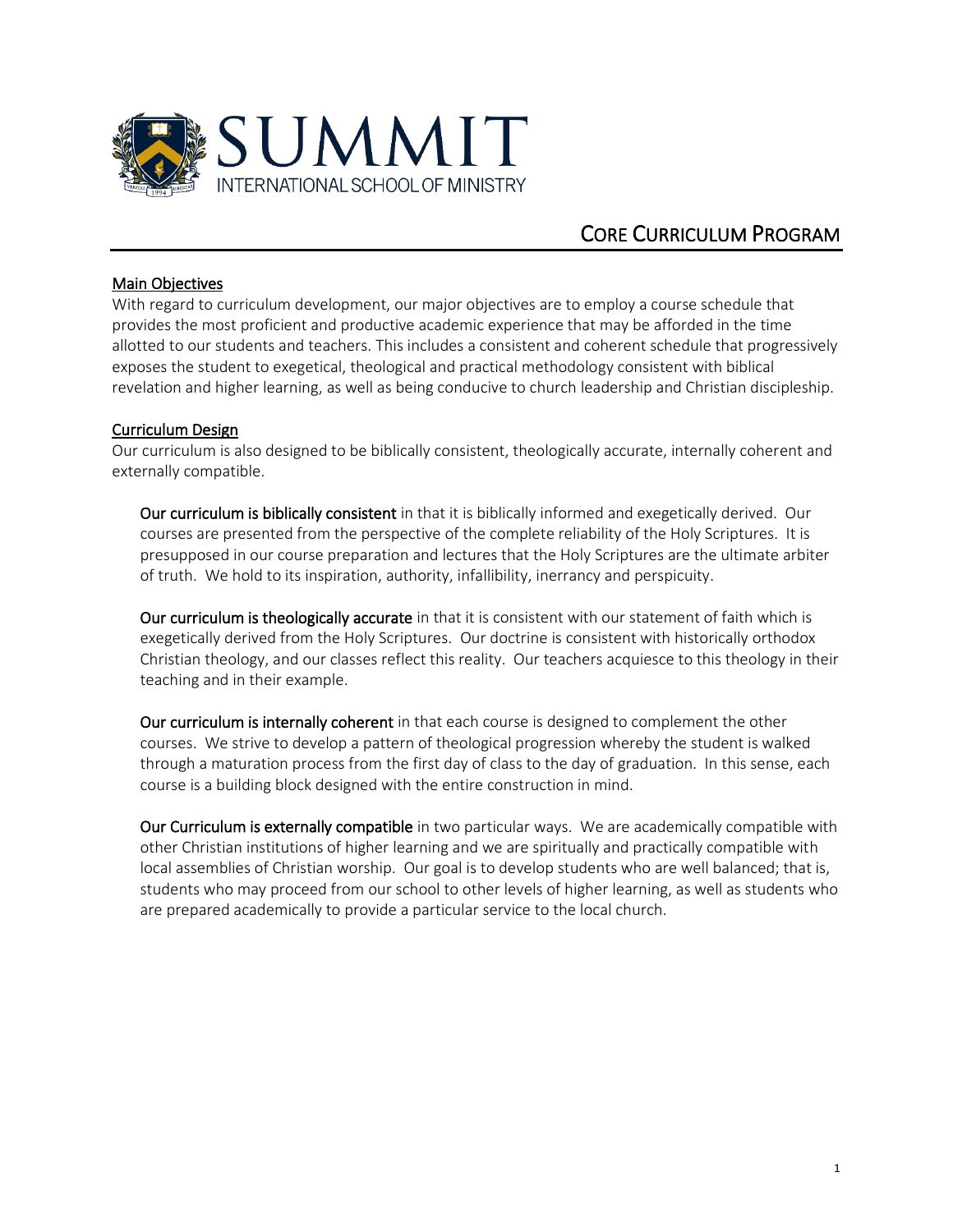

# OVERVIEW OF COURSES

### Core Curriculum

Summit typically functions on a 14-week academic calendar (September-December; January-April). A typical 3-unit course includes:

- Three 60-minute classroom sessions per week, or two 90-minute classroom sessions per week
- Approximately 3-5 hours of homework time per week
- It is estimated that students will complete approximately 90 hours of work per 3-unit course per academic semester

Summit's curriculum is uniquely designed in that students take the same course schedule over their twoyear period of enrollment. Courses are intended to build upon one another and provide the most strategic learning experience.

### Elective Courses

Summit's electives are crafted to both build off what is being learned in the core curriculum as well as to provide students with the opportunity to gain knowledge and experience in a more specific area of ministry or theological study. Different course subjects are offered each term and students are permitted to register for the elective of their choice. This also provides opportunity for the two classes to integrate with each other. Five broad categories are noted for the elective courses. In each term, one elective from each category should be represented. The categories are as follows:

- Biblical Studies
- Theology
- Vocational Ministry
- **General**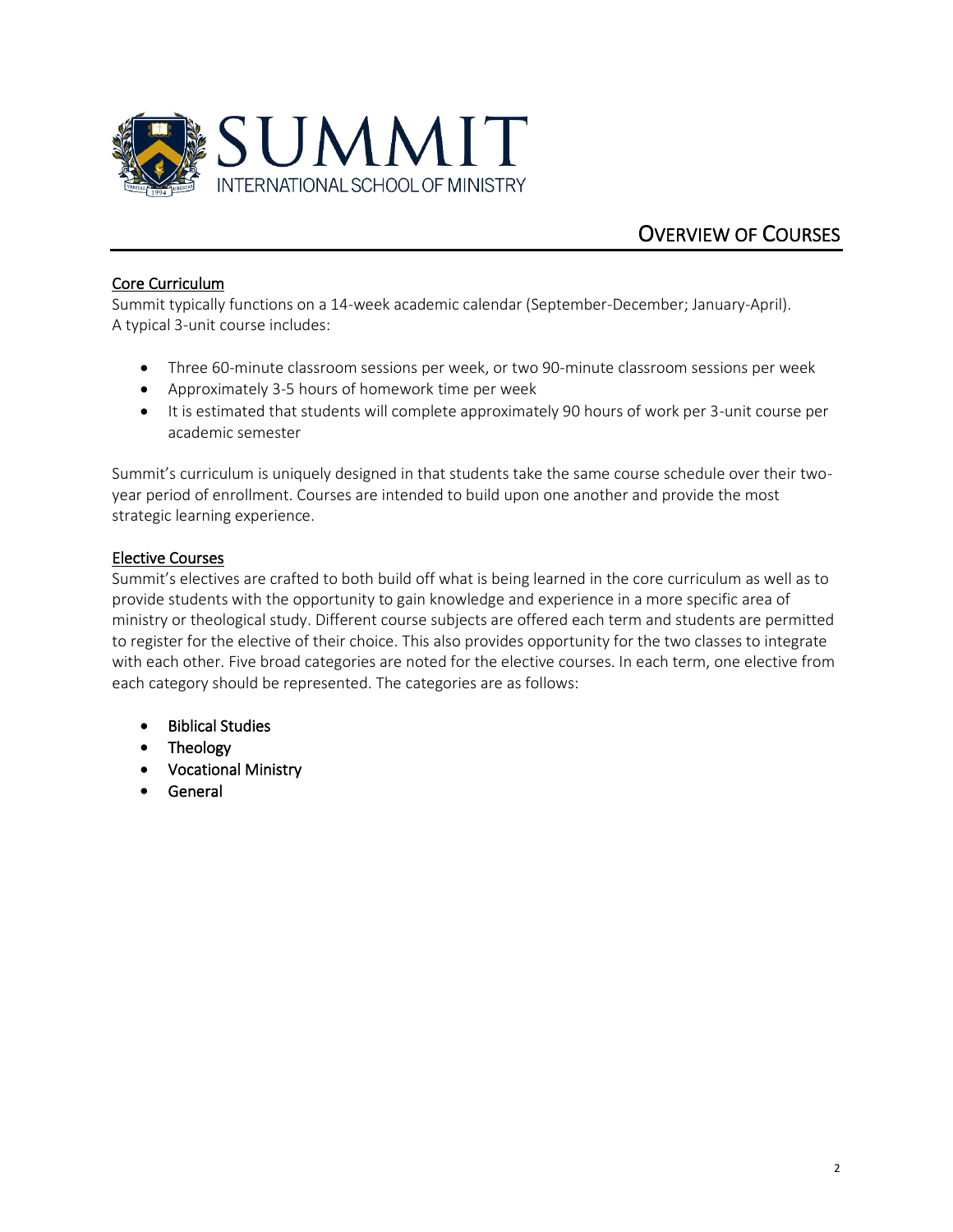## FRESHMAN CORE CURRICULUM

### BIBLICAL STUDIES:

#### BIB131 Old Testament Survey (3 units)

The Old Testament was the Bible of Jesus and the apostles and is no less foundational for Jesus' disciples today. As such, it is the responsibility of the modern student of the Bible to both value and acquaint themselves with the Old Testament books. With these guiding principles in place, this course will explore the history, composition, and structure of the Old Testament books and canon, seeing them as a cohesive body of writing which prepares for the coming of the Messiah, Jesus of Nazareth. Time will also be taken to emphasize the validity of the books as God's inspired word and their continued relevance for the church today.

#### BIB132 New Testament Survey (3 units)

An overview of the twenty-seven letters found in the New Testament that were authored by various writers and leaders of the early church. Students will learn the historical background, major themes, and messages of each of these letters in correlation with what was taking place during the founding of the Christian church (as described in the Book of Acts). Emphasis will be made on the application of the biblical truths found within each letter.

## THEOLOGY:

### THE131 Spiritual Formation (3 units)

Spiritual Formation revolves around discipleship. Discipleship is all about God's people continually being formed to the likeness of Jesus Christ. Spiritual formation is the work of grace because it requires a supernatural work. In this class we will look at two things regarding spiritual formation: God's part and our part. Though we can do nothing to merit God's salvation and favor, if we are going to continually grow in our relationship with God and in becoming more like Christ, there are practices we need to incorporate in our Christian lives. We will look at these "habits of grace" and see how they personally apply to our lives.

### THE132 Theology of Health & Wellness (3 units)

The Western mind often underappreciates the biblical perspective that a person's whole being is sacred. The Apostle Paul's teaching on the fundamental nature of bodily resurrection shows us that our external body is as essential to being human as our internal components of soul and spirit. As such, we must understand how to care for and minister to the whole person. This course will provide students with a basic yet biblical understanding of how to help themselves and communities effectively pursue: 1) Physical Wellness through basic nutrition, exercise, and the use of sports as a ministry tool; 2) Emotional Wellness through examining the purpose and effects—positive and negative—of relationships, as well as the need for honest introspection guided by Scripture and the Spirit; 3) Mental Wellness through learning a Gospel-centered approach to depression, suicide prevention, and various challenges and treatments associated with mental illness.

#### THE133 Redemptive History (3 units)

The story of Scripture is driven with a redemptive thrust. The whole canon tells one coherent story about God glorifying Himself through His redemptive acts and judgments. This course explores how both the Old and New Testaments progressively display God's covenantal nature, the establishment of His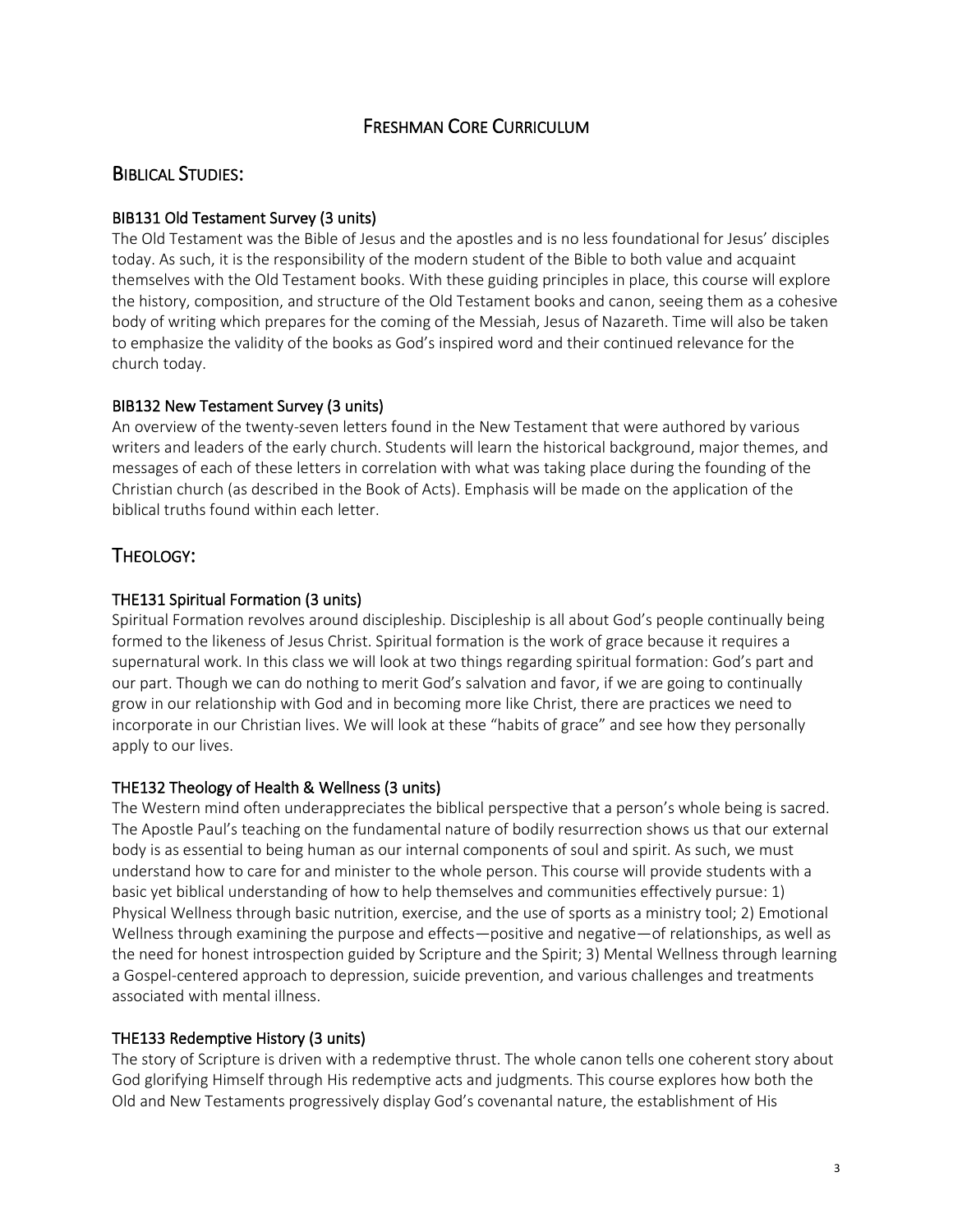Kingdom, and its ultimate fulfillment in Jesus Christ. Through understanding Scripture's metanarrative, the Church understands how Jesus makes all the power of all God's New Covenant promises available to her.

### VOCATIONAL MINISTRY:

### MIN131 Ministry Training Essentials I: The Church & Evangelism (3 units)

As a School of Ministry, training is a key component of any Christian Service Outreach undertakings while a student at Summit. This course attempts to provide the specific objectives and disciplines necessary to achieve optimum effectiveness in ministry both on and off campus as well as in any future endeavors.

### COM132 Ministry Training Essentials II: Communicating Truth in a Pluralistic World (3 units)

The goal of verbal and non-verbal communication is being able to convey one's intended message so that it is understood by others. However, differences in culture often present barriers to clear communication and understanding. This course examines the basics principles of effective communication and explores many major cultural differences that can hinder one's ability to convey intended meaning to others. In this course, students will engage principles of communication and cultural literacy, learning to adapt their style of interaction to more effectively bridge cultural differences and foster better communication with those outside their own culture.

## HISTORY:

### HIS131 Church History (3 units)

A proper understanding of the history of the Church, from its conception to the modern times, is foundational to evaluating the present church. Special emphasis will be placed on particular situations and important junctures in this history primarily to explain the ramifications that are presently being experienced in the modern church.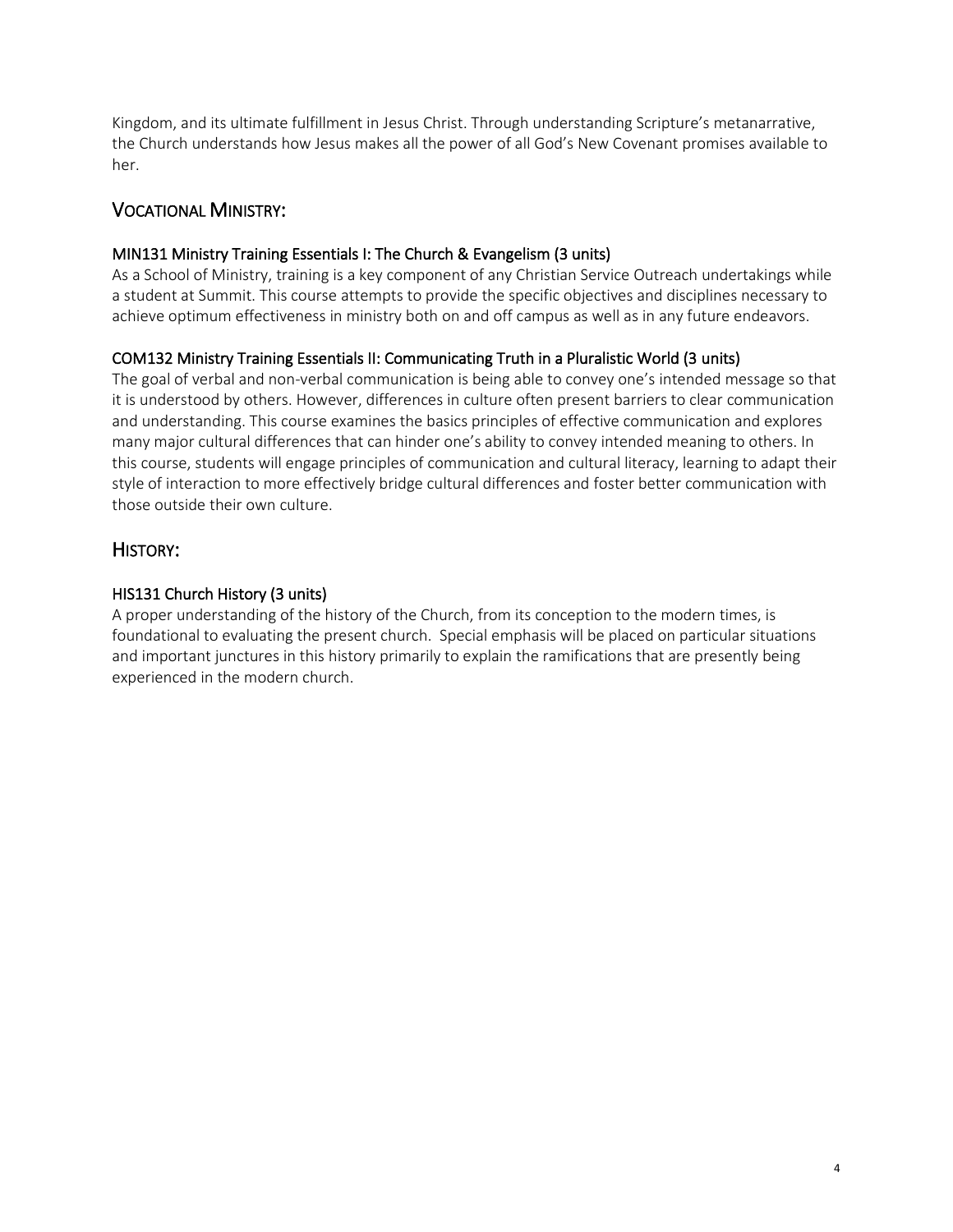## SENIOR CORE CURRICULUM:

## BIBLICAL STUDIES:

### BIB231 Pentateuch (3 units)

The Pentateuch, which refers to the first five books of the Bible mostly written by Moses, is the beginning of God's revelation to man. Students will consider the major themes, historical events, and theological implications of each book. Time will be taken to explore the redemptive-historical significance of each book, as the Pentateuch finds its ultimate fulfillment in the coming Savior, Jesus Christ.

### BIB232 The Gospels and Life of Christ (3 units)

Encapsulated in this study will be the overview of the four gospels of the New Testament. The contents, historical facts, background, culture of the people, and the times in which the events occurred will be examined. Included in the course will be the analysis of Christ's Judean, Samarian, and Galilean ministry, and the important truths brought forth by Jesus to His audiences.

### BIB233 Biblical Interpretation (3 units)

Learning to understand the Bible on its own inspired terms is an essential skill for the student of God's Word. The focus of this course is on aiding students in doing so by equipping them with the right tools for study. Using an inductive model of Bible study, students will learn how to critically read the text of Scripture, engage its historical-grammatical context, and draw conclusions that are naturally read out of the biblical text. Time will also be taken to review various issues and challenges arising in the realm of hermeneutics, preparing students to engage other perspectives in an informed manner.

### BIB234 Biblical Application (3 units)

The principles and skills learned in Biblical Interpretation will be taken a step further by exploring how to move from faithful interpretation to relevant application. Beginning with a review of the inductive method of Bible Study, emphasis will be placed on the doxological nature of biblical application, as well as the need for dependence on the Spirit's guidance. Students will develop the skills necessary for bridging the cultural, literary, and historical gaps between modern readers of Scripture, and the situations of the biblical text.

## THEOLOGY:

### THE231 A Harmony of Bible Doctrines I (3 units)

The goal of this class is to show a harmony among the major Bible doctrines. We believe that the Bible sings one song which is the Gospel of Salvation and that song has many harmonious voices that we call Bible doctrines. These doctrines include the nature of Theology, the nature of the Holy Scriptures, the Gospel of Salvation, the nature of God, the nature of humanity, the nature and ministry of Jesus Christ, the nature and ministry of the Holy Spirit, the nature of the Church and the nature of the Last Days. We will explore these doctrines from a Gospel perspective with worship and faithfulness as our ultimate goal.

### THE232 A Harmony of Bible Doctrines II (3 units)

The goal of this class is to show a harmony among the major Bible doctrines. We believe that the Bible sings one song which is the Gospel of Salvation and that song has many harmonious voices that we call Bible doctrines. These doctrines include the nature of Theology, the nature of the Holy Scriptures, the Gospel of Salvation, the nature of God, the nature of humanity, the nature and ministry of Jesus Christ,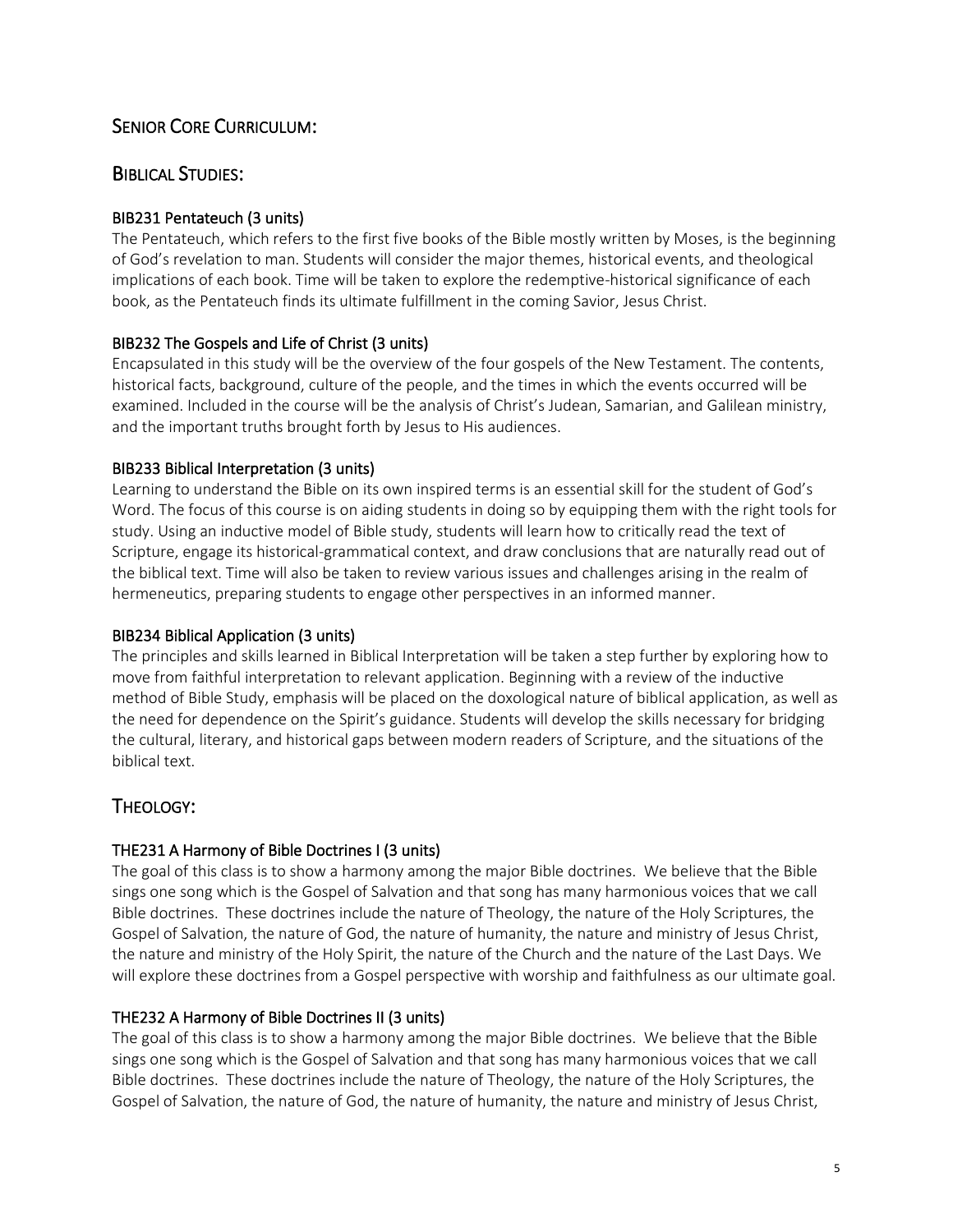the nature and ministry of the Holy Spirit, the nature of the Church and the nature of the Last Days. We will explore these doctrines from a Gospel perspective with worship and faithfulness as our ultimate goal.

### VOCATIONAL MINISTRY:

### MIN231 Ministry Training Essentials III: Prominent Cults & World Religions (3 units)

The first half of this course explores the history, founder(s), cultural background and belief system of each of the world's largest religions—Hinduism, Buddhism, Judaism, and Islam—in the light of their impact on the nations and cultures of the world. Their teachings will be compared and contrasted with orthodox Christian dogma. The second half examines the development and teachings of the major pseudo-Christian and non-Christian movements and cults that have emerged since the 19th century to determine how they differ from Biblical Christianity.

### MIN232 Ministry Training Essentials IV: Leadership Development (3 units)

An analysis of Biblical leadership at different levels, including individual leadership and team leadership. The course will focus on leadership development and the roles that authenticity, integrity, and creativity play in one's character. Attention will be given to the exercising of leadership as a "whole person," balancing responsibilities of home, work, and community.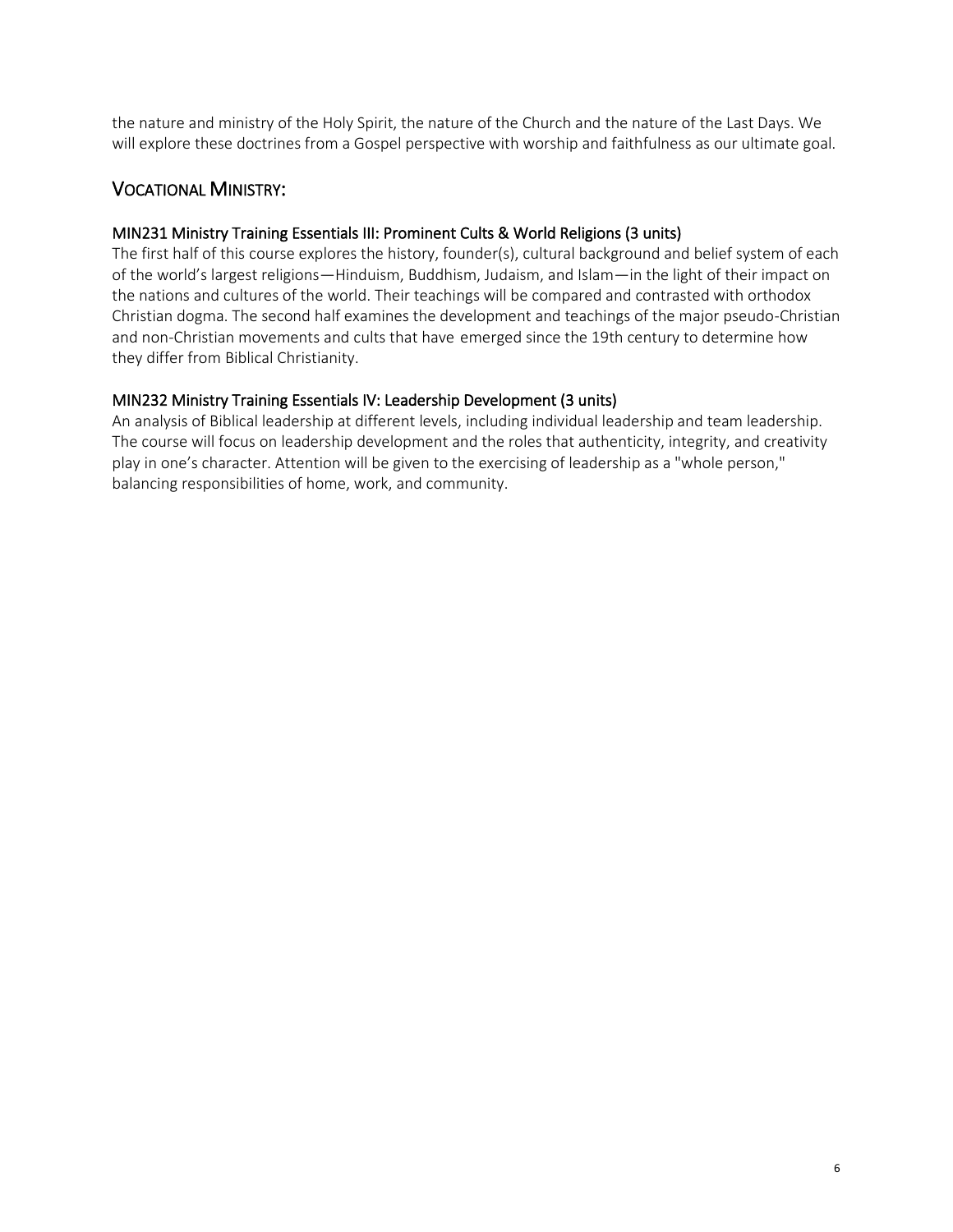# ELECTIVE COURSE CURRICULUM| 2020-2021

\**Elective courses are subject to change from year to year. 100 courses are available to the entire student body, while 200 courses are only available to seniors.*

### BIB133 Champions of the Faith (3 units)

The core point of this course centralizes on the message of 1 Corinthians 15:10, "By the grace of God I am what I am." Students will examine the various ways that God took ordinary men and women in the Scriptures—despite their weaknesses, flaws, and fears—and shaped their lives to be champions of the faith in the times in which they were living. The strengths and weaknesses of the Biblical characters will be evaluated to see how God "used it all" to conform and empower the individuals to triumph over their generational giants with the testimony of Christ. It will be discovered that, when all was said and done, each character shared one foundational testimony: "It was grace that began the work. It was grace that finished the work. Praise to the glory of His grace." Students will be encouraged to evaluate this message in the light of their personal generational giants and to discover how God can equip them to be champions of the faith today.

### BIB134 Psalms (3 units)

This course introduces the book of Psalms by examining the basic structure and themes of the Psalms within their literary, historical, and social context. Exploration is made of the theological significance of the book of Psalms, with special emphasis given to practical application of the Psalms to Christian life and worship.

### BIB135 The Journey of Grace: An Inductive Study of 1 Peter (3 units)

The Christian walk is a journey of the most exciting kind. It begins with a new birth experience orchestrated by God's own thoughts and actions toward us. Now, believers are called to walk out their faith with a living hope on this journey toward an imperishable and unfading inheritance. Along the journey, believers discover what their heavenly citizenship provides as they grow in their understanding of their inheritance as sons and daughters of heaven's King. In this course, students will examine the journey of grace as described in 1 Peter. Students will observe the different seasons of the spiritual journey as well as the different lessons of faith taught through the Scripture.

### BIB136 Narrative Themes of the Bible (3 units)

Because the Bible tells one story about one God, it is no surprise that the same themes appear throughout the 66 books of the Canon. One of the most potent ways in which these themes manifest is narrative—whether history, parable, or poetry, the Bible repeatedly uses story to convey propositional truth about God, His ways, and His relationship with humanity. This course endeavors to explore the appearance and function of the Bible's major theological themes in various Old and New Testament narratives. In so doing, students will discover how these ancient narratives still bear relevance and authority in our lives today.

### BIB235 Introduction to Biblical Preaching (3 units)

The knowledge and skill acquired in Public Speaking, Biblical Interpretation, and Biblical Application are meant to coalesce, and so form competent preachers of God's Word. This course is meant to be the vehicle for that coalescence. As such, the elements of sermon-writing and the spiritual aspects of biblical preaching will be of central concern to the students. The necessity of sensitivity to the Holy Spirit's leading as well as the importance of study—with particular emphasis on sound exegesis of Scripture—will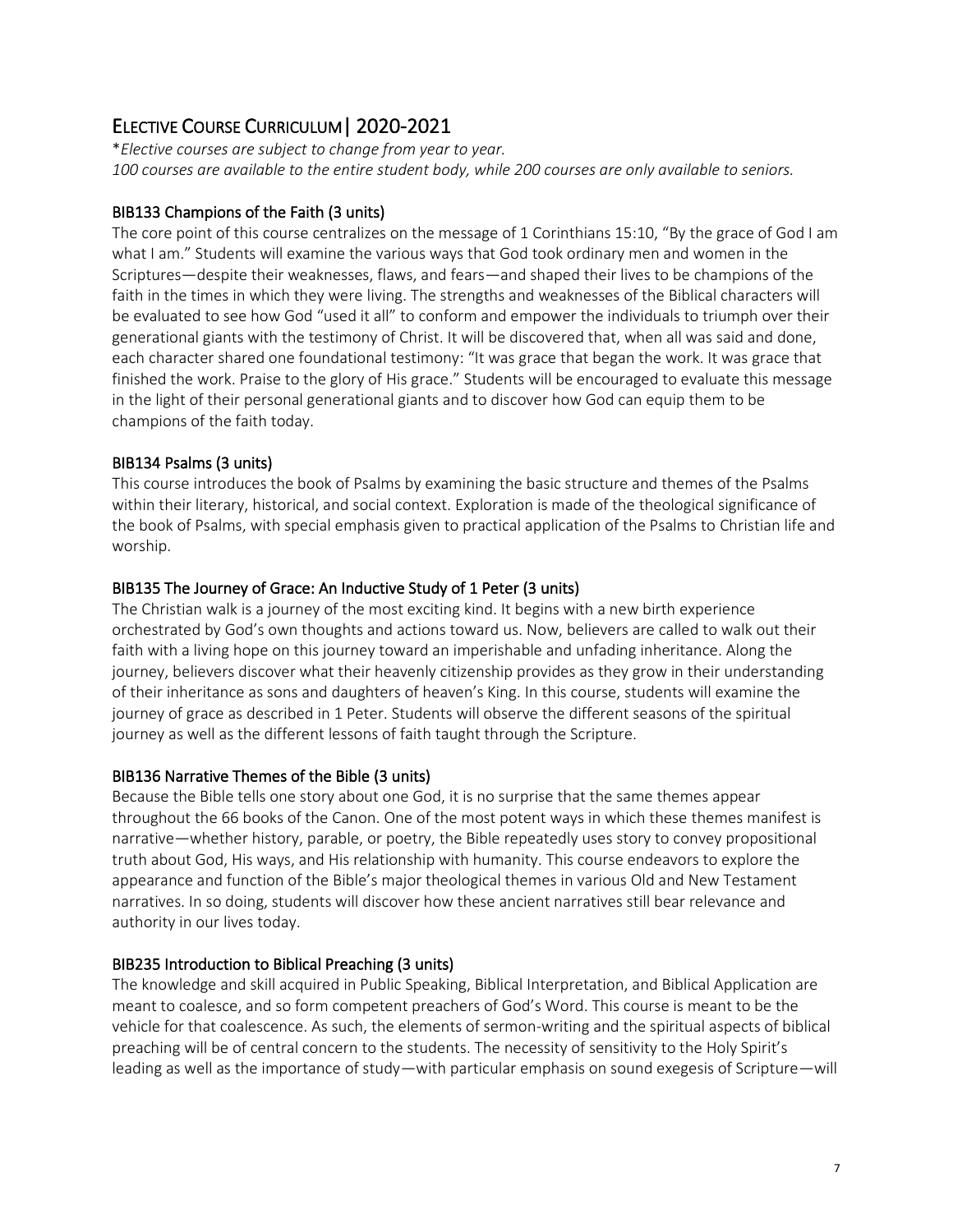be accentuated. Great attention will be given to the preacher's obligation of care, compassion, and conviction to the audience.

#### BIB236 Romans (3 units)

Romans has sometimes been called "The Gospel according to Paul." It has had profound impact upon some of the Church's greatest luminaries, and it continues to be the quintessential Pauline contribution to the theology of the Christian community. In this course, we will consider the historical background and cultural context of the letter. We shall also consider its main theological themes, while exegeting the passages within the letter for the sake of greater understanding, truer worship and practical application.

#### COM132 Small Group Communication (3 units)

Life change happens in the context of *relationship.* God created us to live in community with others. Only then can we experience the full life He intends for us. Small groups are one way this is accomplished. This course is designed to provide students with the basic principles of leading effective small groups within the church setting. Focus will be centered on the purpose for small groups, the role of a small group leader, training for small group leaders, how to start small groups, integrity and ethics in small group settings, etc. Practical, hands-on application of the teaching will also be included in the course as students will facilitate a small group within the setting of the classroom.

#### MIN133 Children's Ministry: Diverse Contexts and Applications (3 units)

This course is an introduction to the educational and spiritual responsibilities of teaching children ages 5- 12 years old. Students will learn how to construct and implement lessons, activities, and special events for the purposes of evangelism and discipleship of children in different settings such as church, VBS, camp, missions, school, social media, etc. This includes understanding the mental and spiritual development of children, aspects of children's ministry within a cultural context, and how to effectively and creatively communicate the meaning and application of Biblical truths to the postmodern child. Practical, hands-on training is a large aspect of this course.

#### MIN134 Foundations of Youth Ministry (3 units)

This course is designed to create a theology and philosophy of youth ministry needed to develop an effective work within the local church or non-church youth ministry. The youth ministry worker will also be equipped in shepherding, mentoring, leadership and administrative roles.

#### MIN135 Modern Evangelical Perspectives (3 units)

Every new generation of Christians will face new moral issues that force the church to both examine and reexamine her doctrines and practices. Beginning with its confrontation of liberalism in the early 1950's, evangelicalism has sought to be a bastion of biblical ethics in the West. The purpose of this course is to explore how the American evangelical church has responded to various moral conundrums, movements, and trends, as well as how those responses have changed over time, thus reshaping the thinking of the American Christian. Issues explored will include, but not be limited to, Christian attitudes toward the LGBT community, church growth strategies, and racial unity. These explorations are aimed at equipping students with the necessary tools for using biblical and theological knowledge to engage the issues of their time.

#### MIS131 Introduction to World Missions (3 units)

This course provides a general introduction to contemporary global missions. The material is broken down into five parts. The first part focuses on examining the biblical basis for missions and a theology of missions. The second provides an overview of the history of the Christian church in missions. The final